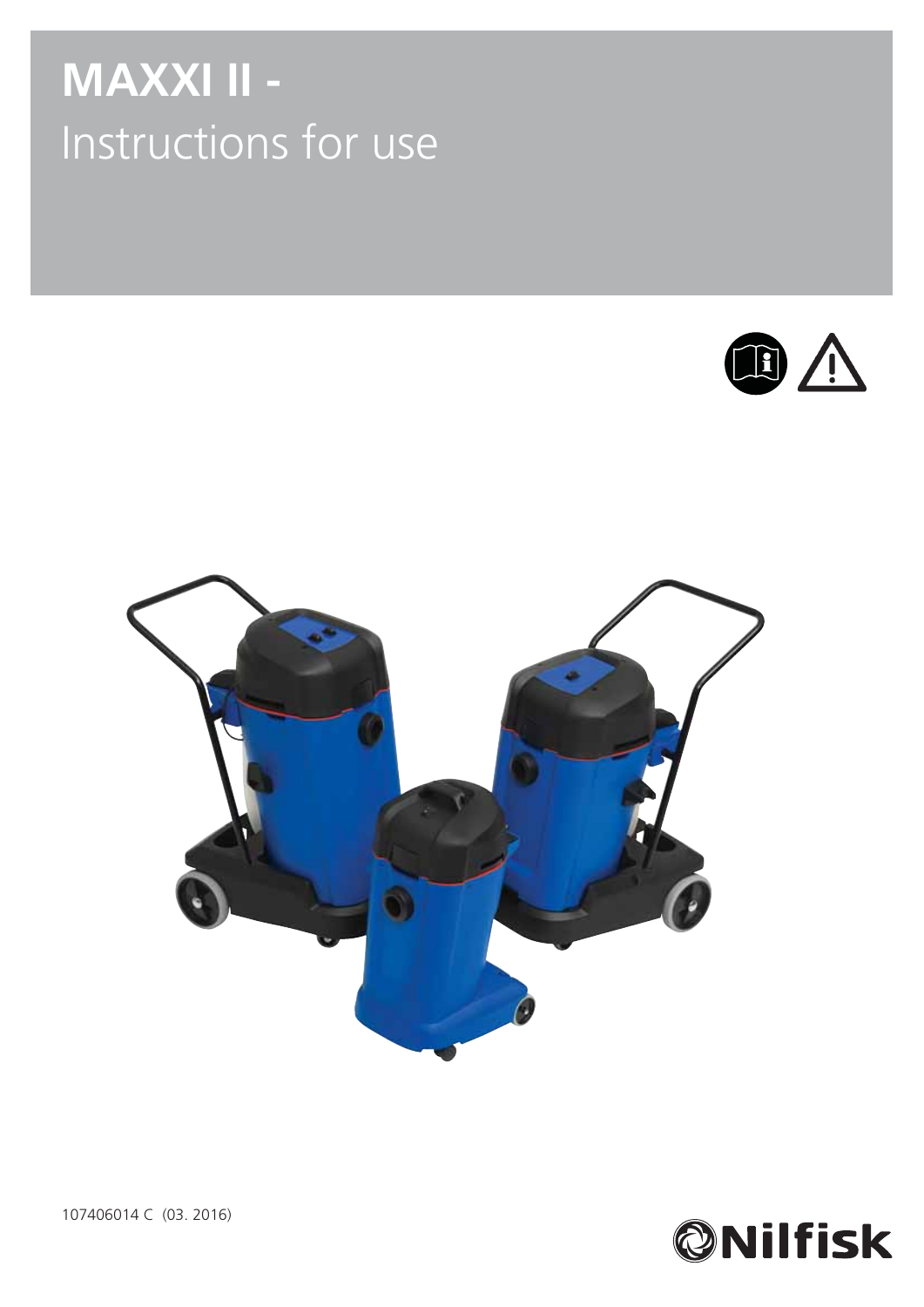| (EN)                                  |     |
|---------------------------------------|-----|
| (DE)                                  |     |
| <b>ER</b>                             |     |
| $\bigcirc$                            |     |
| $\bigcirc$                            |     |
| $\circledR$                           |     |
| $\circledS$                           |     |
| <b>DA</b>                             |     |
| $\bigoplus$                           |     |
| (ES)                                  |     |
| $\left(\overline{\mathsf{PT}}\right)$ |     |
| <b>EL</b>                             |     |
| $\bigoplus$                           |     |
| $\bigcirc$                            |     |
| (HR)                                  |     |
| $\circled{s}$                         |     |
| <b>CS</b>                             |     |
| $\bigoplus$                           |     |
| (HU)                                  |     |
| $\circledR$                           |     |
| (BG)                                  |     |
| (RU)                                  |     |
| (ET)                                  |     |
| LV                                    | 182 |
| ίŢ                                    |     |
| $\bigcirc$                            |     |
| <b>EH</b>                             |     |
| $\circled{k}$                         |     |
| ্যা                                   |     |
| (MS)                                  |     |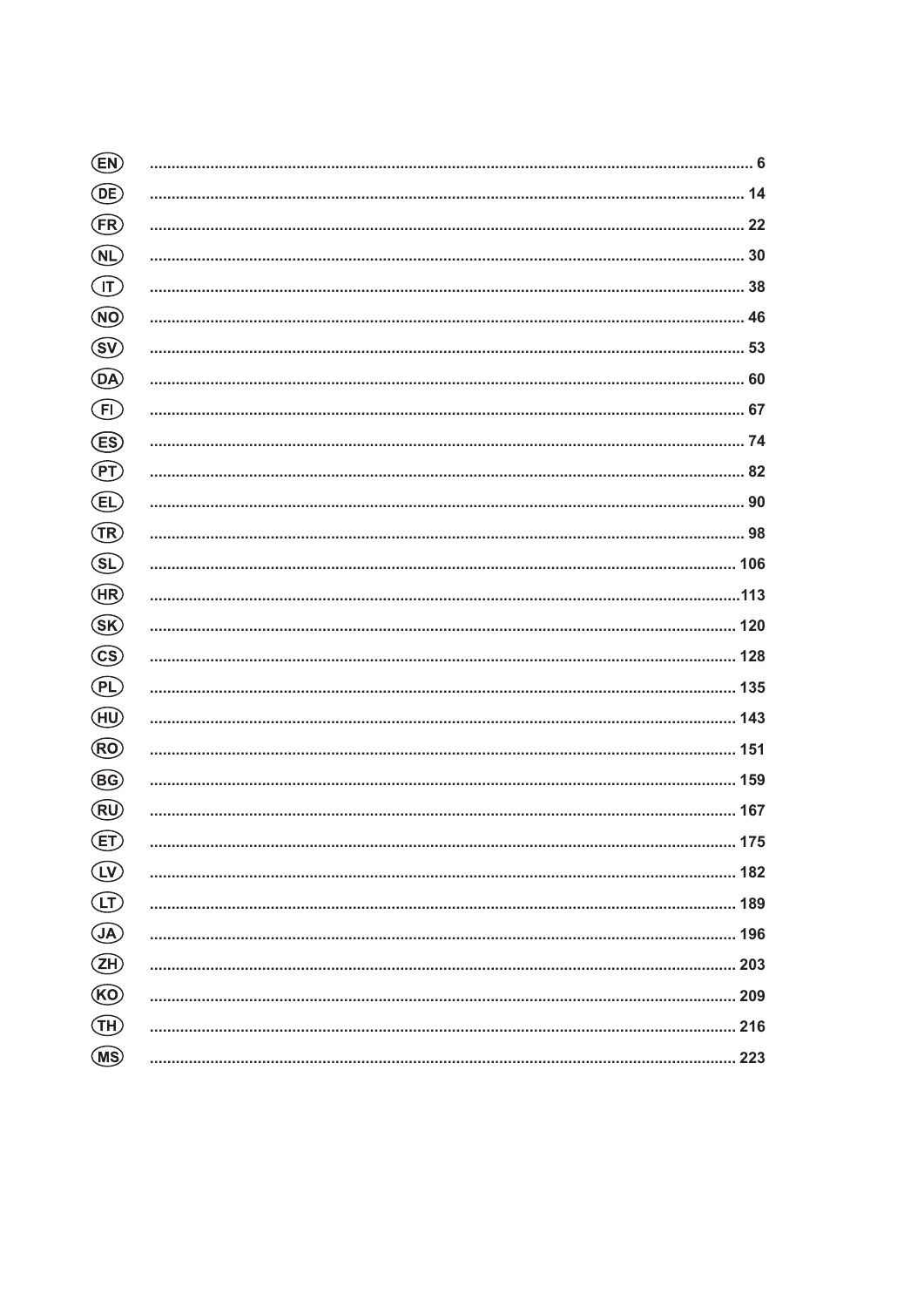# **Handle adjusting**



**Hose handling**

# Before operation. Wet pick-up Before operation. Dry pick-up





**Switch on**



**Emptying MAXXI II - 35** 











**Emptying by drainhose MAXXI II - 55/75**





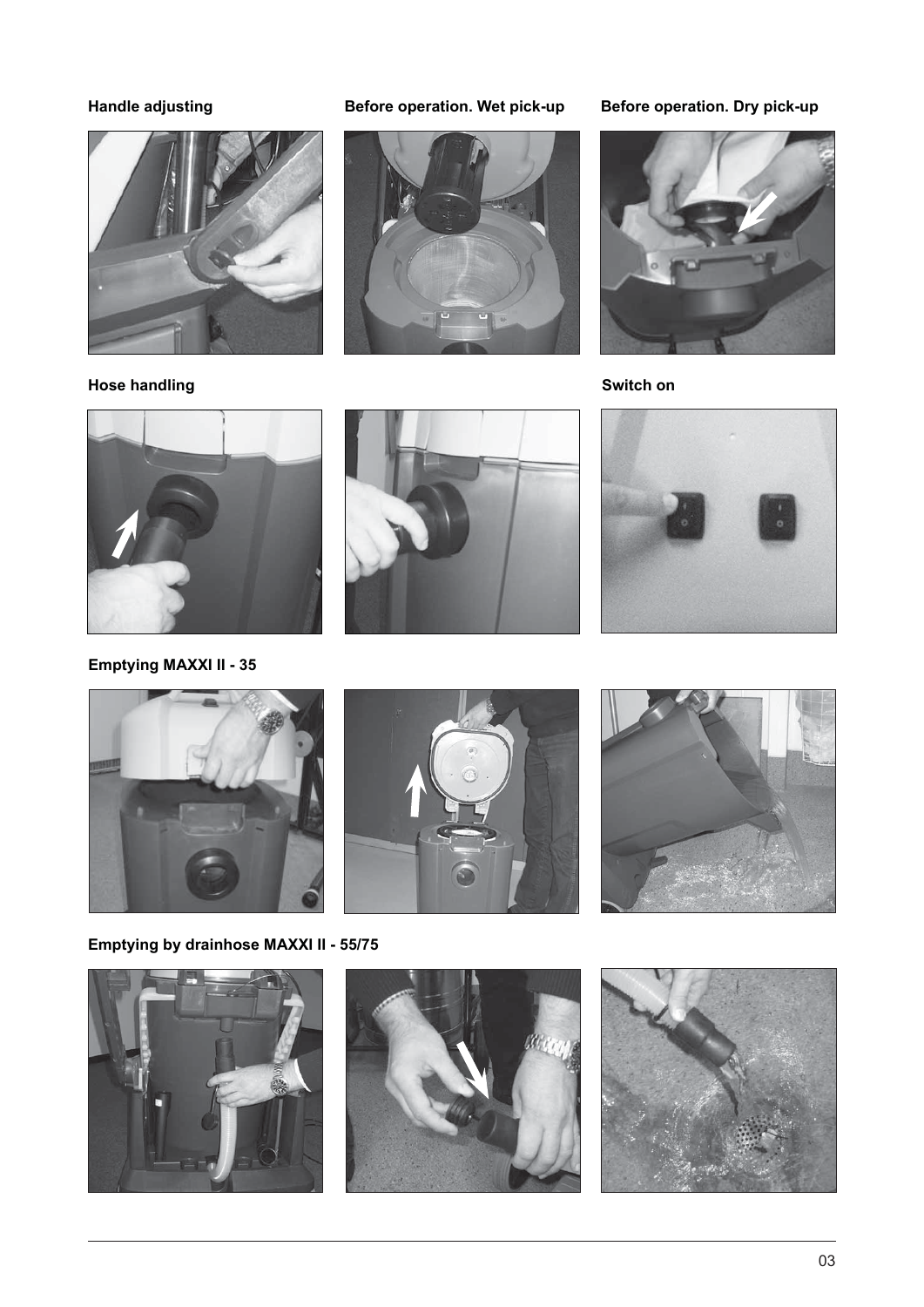# **Emptying by spout MAXXI II - 55/75**





**Cartridge filter**



**Dust bag replacement**



**Sack filter/wet filter**











**Float**





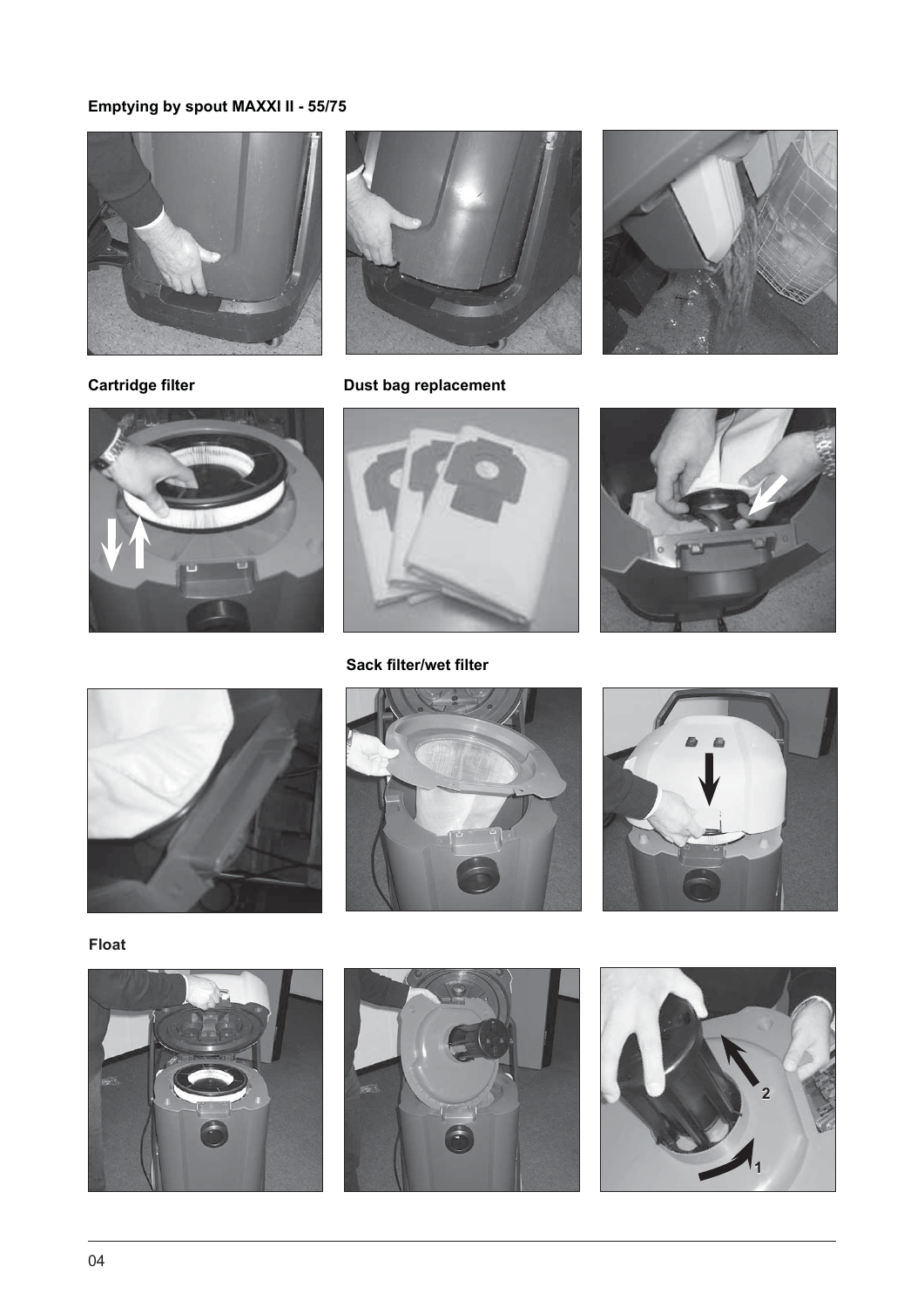# **Cord handling**





# **Storage**









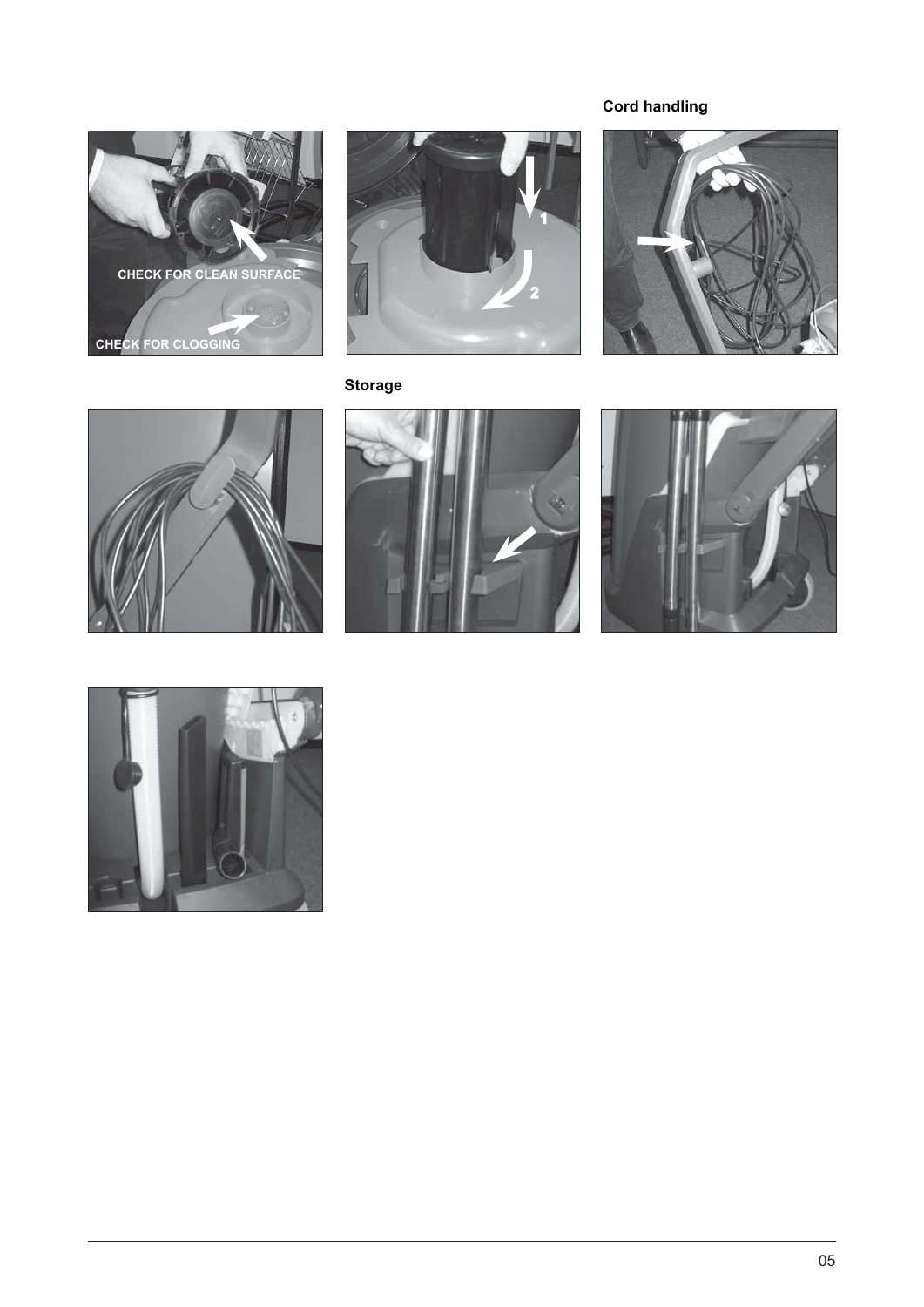# **1 Important safety instructions**

**1.1 Symbols used to mark instructions**

# **DANGER**

Danger that leads directly to serious or irreversible injuries, or even death.

- **WARNING** Danger that can lead to serious injuries or even death. **CAUTION** Danger that can lead to minor injuries and damage. Before starting up your vacuum cleaner for the first time, this <u>ון</u> instruction manual must be read through carefully. Save the instructions for later use.**1.2 Instructions for use** Besides the operating instructions and the binding accident prevention regulations valid in the country of use, observe recognised regulations for safety and proper use. **1.3 Purpose and intended**  This vacuum cleaner is to be used for commercial or for household use. Accidents due to misuse can only be prevented by those using the machine. READ AND FOLLOW ALL SAFETY INSTRUCTIONS. This machine is suitable for picking up dry, non-flammable dust and liquids. Any other use is considered as improper use. The manufacturer accepts no liability for any damage resulting from such use. The risk for such use is borne solely by the user. Proper use also includes proper operation, servicing and repairs as specified by the manufacturer. **WARNING 1.4 Important warnings** To reduce the risk of fire, electric shock, or injury, please read and follow all safety instructions and caution markings before use. This vacuum cleaner is designed to be safe when used for cleaning functions as specified. Should damage occur to electrical or mechanical parts, the cleaner and / or accessory should be repaired by a competent service station or the manufacturer before use
	- cal injury to the user. This machine is for indoor use only.
	- Do not leave the machine when it is plugged in. Unplug from the socket when not in use and before maintenance.

in order to avoid further damage to the machine or physi-

- Do not use with damaged cord or plug. To unplug grasp the plug, not the cord. Do not handle plug or cleaner with wet hands. Turn off all controls before unplugging.
- Do not pull or carry by cord, use cord as a handle, close a door on cord, or pull cord around sharp edges or corners. Do not run cleaner over cord. Keep cord away from heated surfaces.

**use**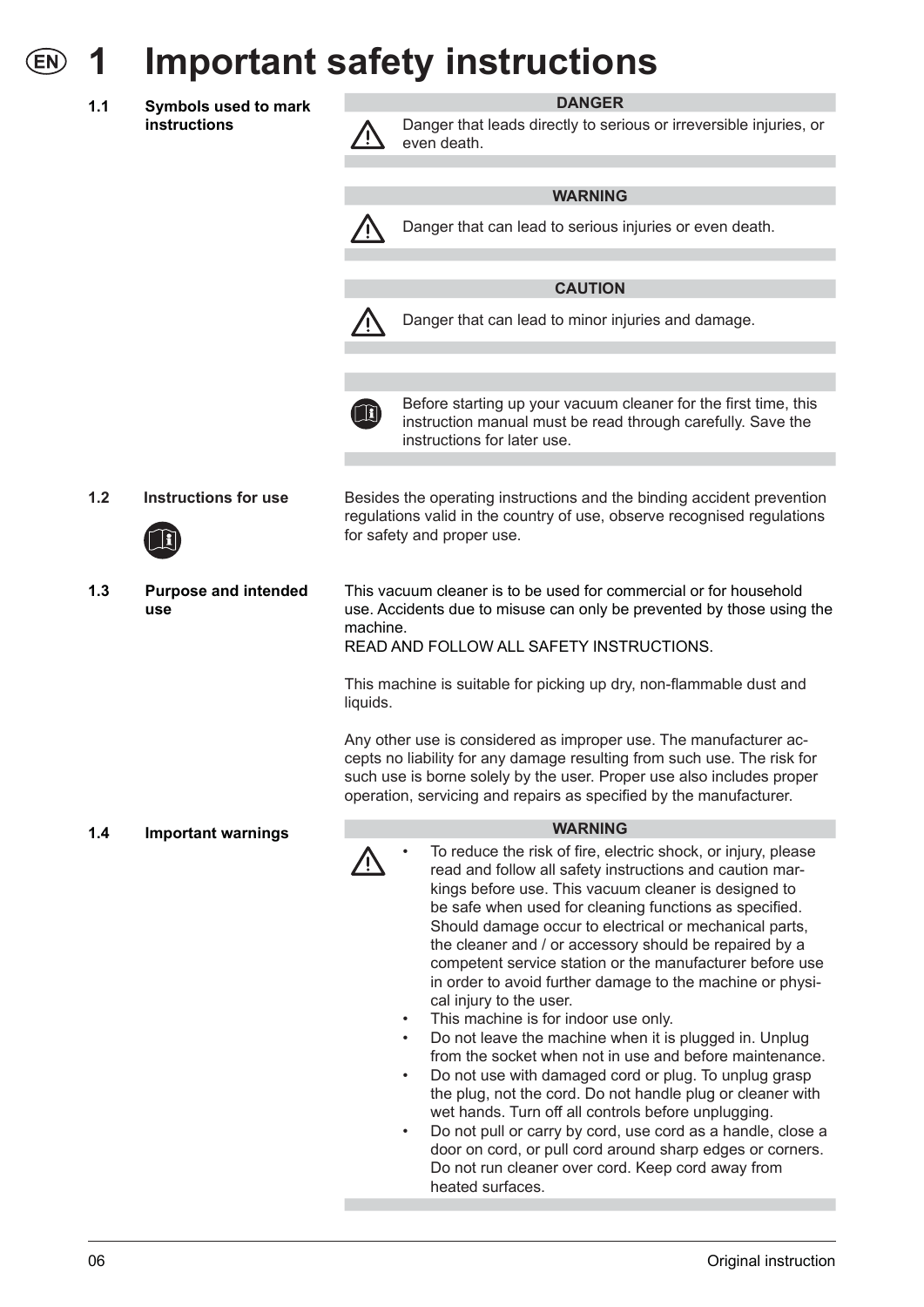# **WARNING**

• Keep hair, loose clothing, fingers and all parts of the body away from openings and moving parts. Do not put any objects into openings or use with opening blocked. Keep openings free of dust, lint, hair, and anything else that could reduce the flow of air.

- This machine is not suitable for picking up hazardous dust.
- Do not use to pick up flammable or combustible liquids such as gasoline, or use in areas where they may be pre sent.
- Do not pick up anything that is burning or smoking, such as cigarettes, matches or hot ashes.
- This appliance can be used by children aged from 8 years and above and persons with reduced physical, sensory or mental capabilities or lack of experience and knowledge if they have been given supervision or instruction concerning use of the appliance in a safe way and understand the hazards involved.
- Children shall be supervised to make sure that they do not play with the appliance.
- Cleaning and user maintenance shall not be made by children without supervision.
- Use extra care when cleaning on stairs.
- Do not use unless filters are fitted.
- If the cleaner is not working properly or has been dropped, da maged, left outdoors, or dropped into water, return it to a service center or dealer.
- If foam or liquid escapes from the machine, switch off immediately.

# **1.5 Double-insulated appliances**

# **CAUTION**

- Use only as described in this manual and only with the manufacturer's recommended attachments.
- BEFORE YOU PLUG IN YOUR CLEANER, check the rating plate at the cleaner to see if the rated voltage agrees within 10% of the voltage available.
- This appliance is provided with double insulation. Use only identical replacement parts. See instructions for servicing double insulated appliances.

In a double-insulated appliance, two systems of insulation are provided instead of grounding. No grounding means is provided on a doubleinsulated appliance, nor should a mean for grounding be added to the appliance. Servicing a double-insulated appliance requires extreme care and knowledge of the system, and should be done only by qualified service personnel. Replacement parts for a double-insulated appliance must be identical to the parts they replace. A double insulated appliance is marked with the words "DOUBLE INSULATION" or "DOUBLE INSULATED." The symbol (square within a square) may also be used on the product.

The machine is equipped with a specially designed cord which if damaged, must be replaced by a cord of the same type. This is available at authorised service centres and dealers and must be installed by trained personnel.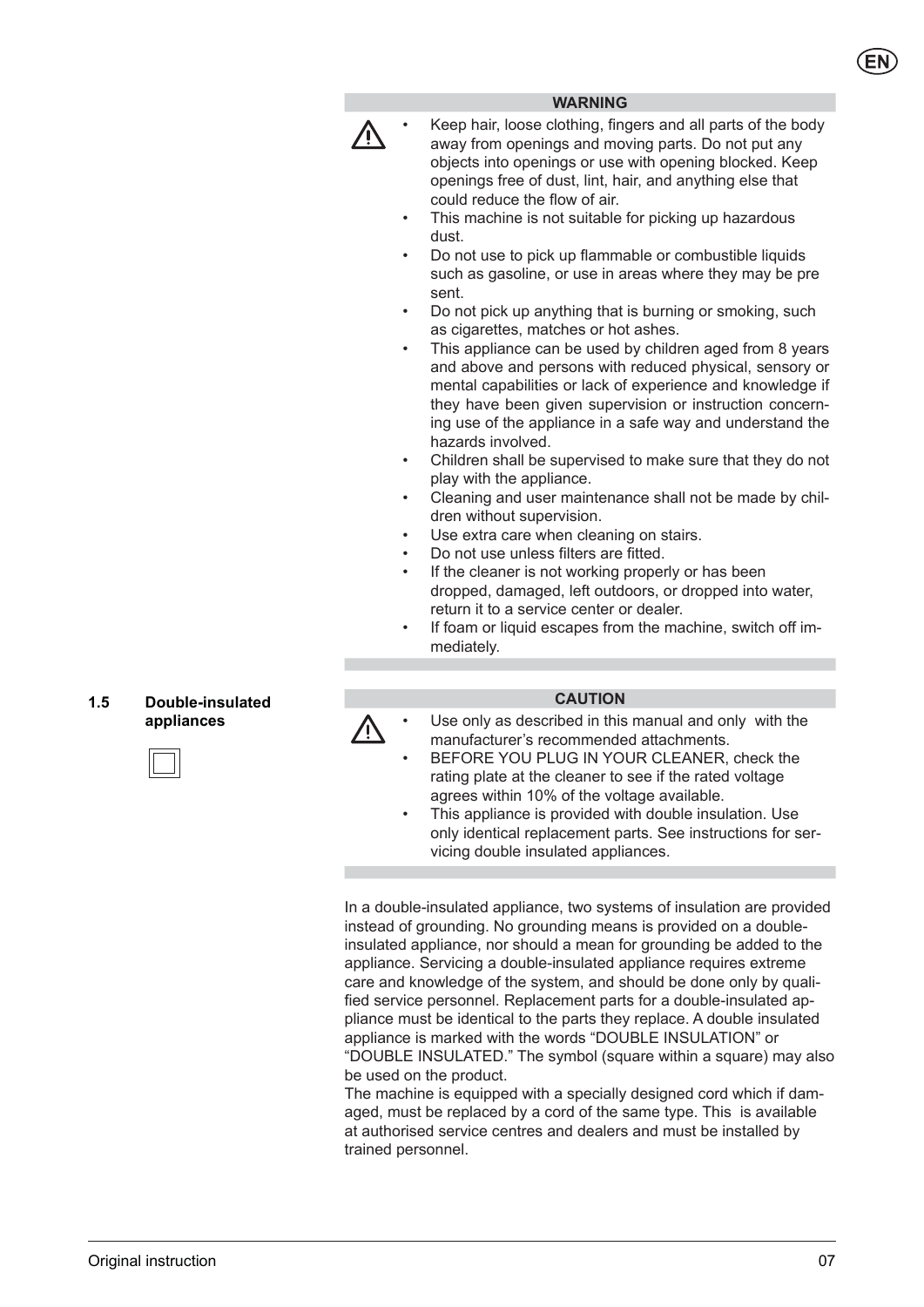# **CAUTION**

- ΛŊ
	- Wet cleaner shall always have the Cartridge Filter, Wet Filter and the Float System mounted in the machine during both WET AND DRY operations.

Please also notice that the fill factor at the container may vary using a sack filter during wet pick-up operations.

- Clean the water level limiting device regularly and examine it for signs of damage.
- This machine shall be stored indoors only.

# **2 Control / Operation**

# **2.1 Starting and operating of the machine**

Check that the electrical switch is switched off (in position 0). Check that suitable filters are installed in the machine.Then connect the suction hose into the suction inlet at the machine by pushing the hose forward until it fits firmly in place at the inlet. Then connect the two tubes with the hose handle, twist the tubes in order to ensure that they are properly fitted. Attach suitable nozzle to the tube. Choose nozzle depending on what type of material that is to be picked-up. Connect the plug into a proper electrical outlet. Put the electrical switch into position 1 in order to start the motor. Some variants have two motors/fan units and two electrical switches - one switch for each motor.

| 2.2 | Before wet pick-up                   | <b>CAUTION</b>                                                                                                                                                                                                                                                                                                                                                                                                                                                                                                                                                                                                                                                                                                                                                                                                                                               |
|-----|--------------------------------------|--------------------------------------------------------------------------------------------------------------------------------------------------------------------------------------------------------------------------------------------------------------------------------------------------------------------------------------------------------------------------------------------------------------------------------------------------------------------------------------------------------------------------------------------------------------------------------------------------------------------------------------------------------------------------------------------------------------------------------------------------------------------------------------------------------------------------------------------------------------|
|     |                                      | The machine is equipped with a float system that shuts off the<br>airflow through the machine when the maximum liquid level is<br>reached. Never pick up liquid without the float body in place.<br>To control: Loosen the latch at the front of the motor top.<br>Then open the motor top. Check that the float basket and float<br>valve are mounted at the filter plate.<br>Remounting: Put back the motor top to the container. Then<br>tighten the latch so that the motor top is properly secured.<br>Always use a chemical defoamer when picking up water con-<br>taining foaming detergents. Use a defoamer recommended by<br>the detergent manufacturer.<br>During wet suction of foam: On two-motor-machines always<br>run the machine with only one motor on, in order to avoid ex-<br>treme foaming and ensure the fill factor of the container. |
|     |                                      |                                                                                                                                                                                                                                                                                                                                                                                                                                                                                                                                                                                                                                                                                                                                                                                                                                                              |
| 2.3 | Wet pick up                          | The machine is equipped with a float body that shuts of the airflow<br>through the machine when the maximum liquid level is reached. You<br>will then hear a noticeable change of the sound from the motor and<br>notice that the suction power decreases. When this occurs, switch the<br>machine off. Disconnect the machine from the socket.                                                                                                                                                                                                                                                                                                                                                                                                                                                                                                              |
| 2.4 | <b>Emptying after wet</b><br>pick-up | Before emptying the container, unplug the vacuum cleaner. Always empty and<br>clean the container and the float system after picking-up liquids. Never pick up<br>liquid without the float system and filter(s) installed in the machine.                                                                                                                                                                                                                                                                                                                                                                                                                                                                                                                                                                                                                    |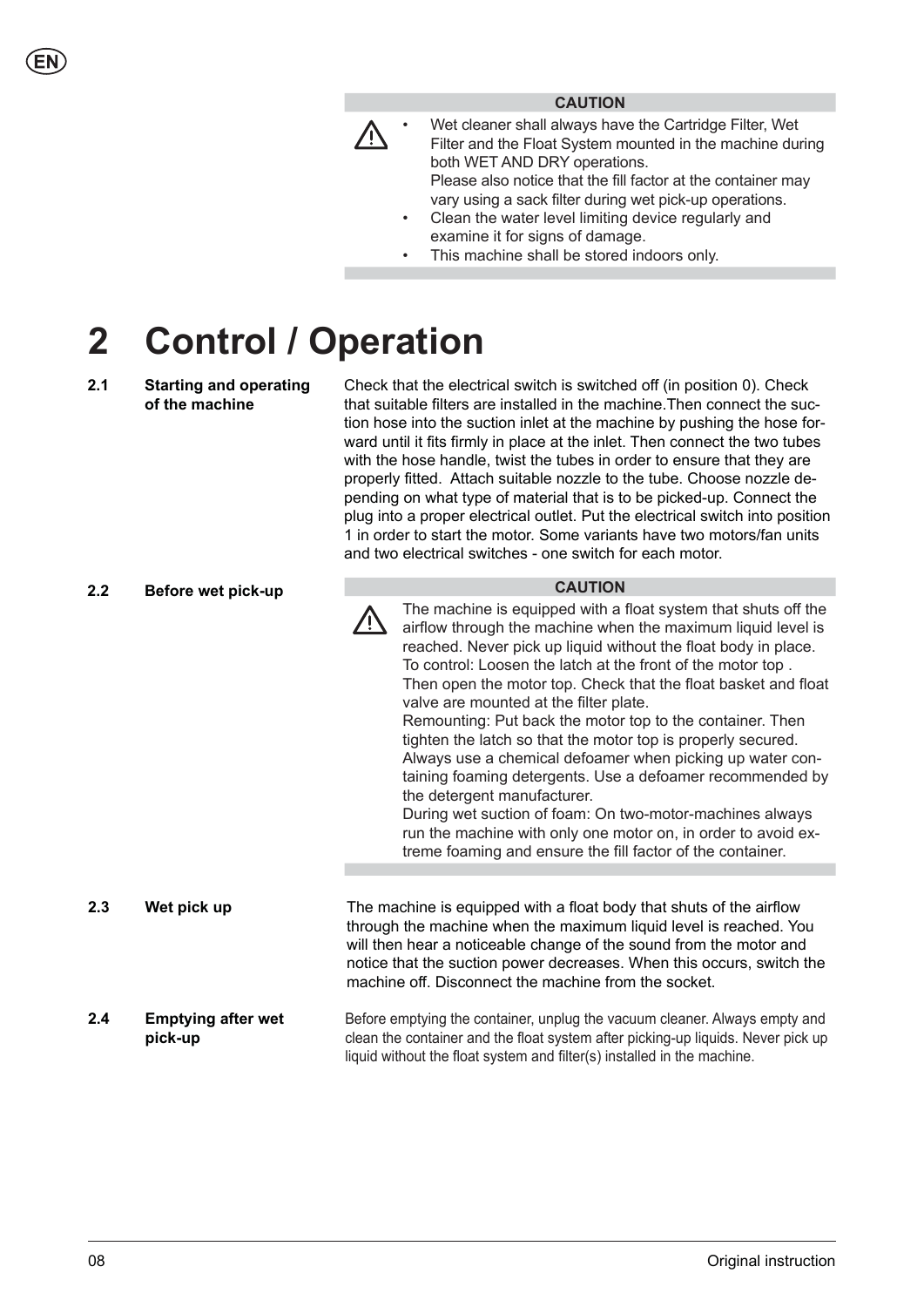Drain hose: MAXXI II have a draining hose. Detach the drain hose from the bracket by pulling hose downwards from the cleaner. Place the drain hose end near a floor drain and then remove the plug at hose end. The natural pressure will then drain the liquids from the container. Emptying from the container spout: Take off the rubber cap at the back of the container. The drain hose must be attached during emptying from the container. Grasp with one hand at the handle at the lower part of the container and release the lock. To avoid movement of the trolley - place one foot at the basepart of the trolley. Then tilt the container backwards and pour the liquids into a floor drain or similar. Open up the motor top and wipe the float valve and the float basket with a damp cloth. Close the motor top to the container. Secure front latch. **2.5 Emptying: MAXXI II 35 l** Release the front latch by pulling the lower parts outwards so that the motor top is released. Open the motor top and lift off. Remove the float system and filter(s) from the cleaner. Disconnect the hose from the inlet by pulling out the hose. Empty by tilting the container backwards and pour the liquids into a floor drain or similar. Wipe the float valve and float basket with a damp cloth before the motor top is reinstalled to the container. Put back the filter(s) and the motor top to the container. Secure the motor top with the front latch. **2.6 Emptying: MAXXI II 55/75 l** 

# **CAUTION**



Be careful not to interfere hands, fingers etc. with the tilting mechanism during emptying the container.

**2.7 Emptying after dry pick-up** 

Remove the electrical plug from the socket before emptying after dry pick-up. Check the filters and dustbag regularly. Release the latch by pulling them outwards so that the motor top is released. Open up the motor top from container.

**Cartridge filter:** To clean the filter you can either shake, brush or wash it. Wait until it is dry before you reuse it. Check the motor filter, replace it if it is clogged.

**Dustbag:** check bag to ensure the fill factor. Replace dust bag if necessary. Remove the old bag. The new bag is fitted by passing the carboard piece with the rubber membrane through the vacuum inlet. Make sure that the rubber membrane is passing past the heightening at the vacuum inlet.

After emptying: Close motor top to the container. Secure with the front latch. Never pick up dry material without cartridge filter or sackfilter and dustbag fitted in the machine. The suction efficiency of the vacuum cleaner depends on the size and quality of the filter and dust bag. Therefore - use only Original filter and dust bags.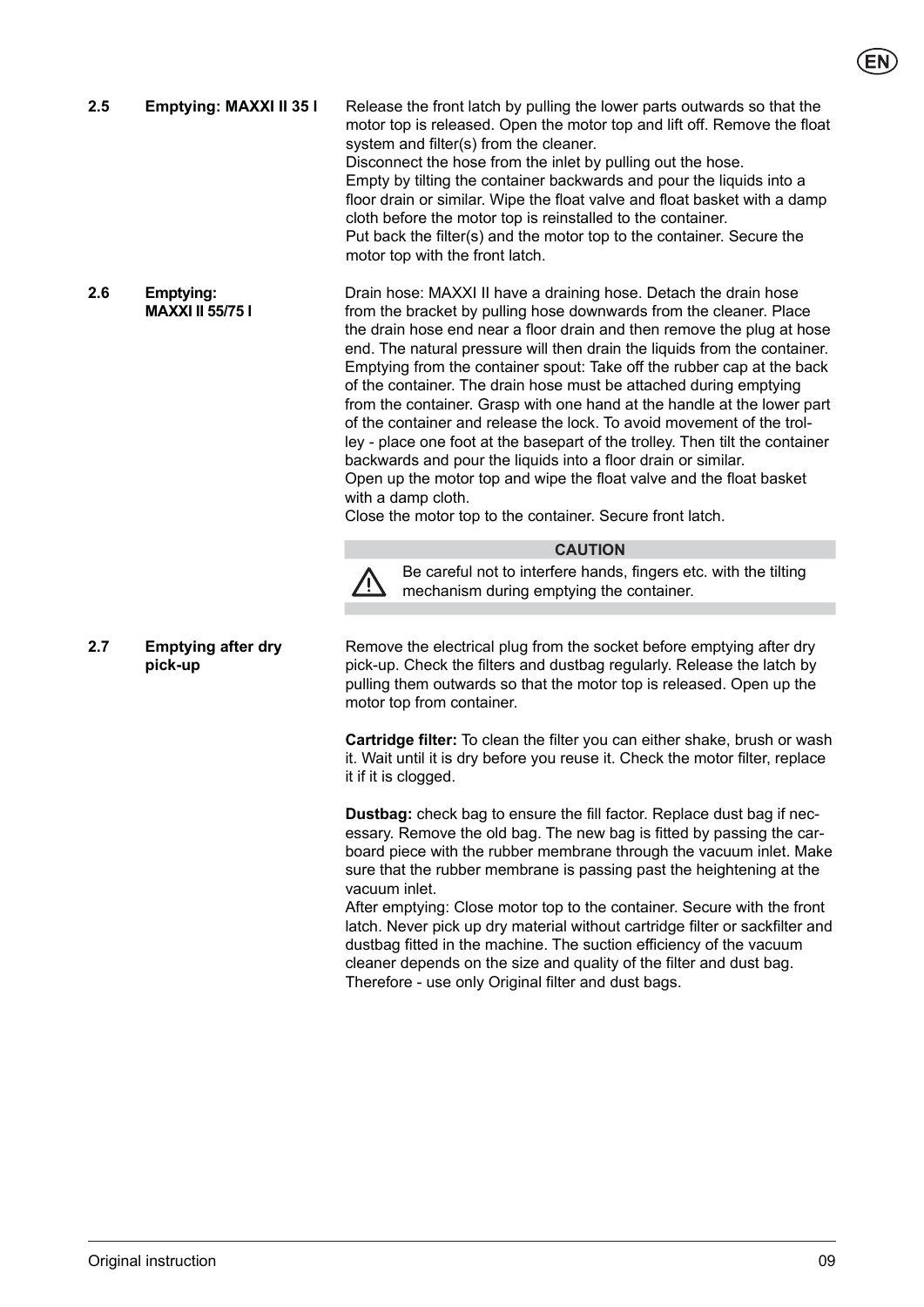# **3 Maintenance**

| 3.1 | <b>Maintenance of the float</b><br>system | Remove the electrical plug from the socket before performing main-<br>tenance. Always empty and clean the container and the float system<br>after picking-up liquids. Release the front latch by pulling it outwards<br>so that the motor top is released. Open up motor top from container.<br>Then loosen the float basket by turning the basket to the left. Remove<br>the complete float system from motor top. A filter is located in front of<br>the motor inlet. Check this motor filter. Replace with new filter if filter<br>is clogged. Wipe the float valve and float basket with a damp cloth be-<br>fore the motor top is reinstalled to the container. Then reinstall the float<br>valve to the float basket. Make sure that the sealed surface of the float<br>valve is installed upwards in direction towards the motor top. To mount<br>the float basket - fit the arrow at the basket to the arrow. Then secure<br>the float basket by turning it to the right. |
|-----|-------------------------------------------|-----------------------------------------------------------------------------------------------------------------------------------------------------------------------------------------------------------------------------------------------------------------------------------------------------------------------------------------------------------------------------------------------------------------------------------------------------------------------------------------------------------------------------------------------------------------------------------------------------------------------------------------------------------------------------------------------------------------------------------------------------------------------------------------------------------------------------------------------------------------------------------------------------------------------------------------------------------------------------------|
| 3.2 | <b>Maintenance</b>                        | Remove the plug from the socket before performing maintenance.<br>Before using the machine make sure that the frequency and voltage<br>shown on the rating plate correspond with the mains voltage.                                                                                                                                                                                                                                                                                                                                                                                                                                                                                                                                                                                                                                                                                                                                                                               |

Specifications and details are subject to change without prior notice. The accessories shown in the pictures may vary from model to model.

Always keep the cleaner in a dry place. The cleaner is designed for continuous heavy work. Depending on the number of running hours – the dust filters should be renewed. Keep the container clean with a dry cloth, and a small amount of spray polish.

For details of after sales service contact your dealer.

# **4 After using the cleaner**

| 4.1 | After use                    | Remove the plug from the socket when machine is not in use. Wind up<br>the cord starting from the machine. The power cord can be wound up<br>around the handle/hooks located on the motor top or at the container.<br>Some variants have special storage places for accessories.                                 |
|-----|------------------------------|------------------------------------------------------------------------------------------------------------------------------------------------------------------------------------------------------------------------------------------------------------------------------------------------------------------|
| 4.2 | <b>Transport</b>             | Before transporting the dirt tank, close all the locks.<br>$\bullet$<br>Eventually take off the motor top/container from the trolley<br>$\bullet$<br>(MAXXI II 55/75).<br>Do not tilt the cleaner if there is liquid in the dirt tank.<br>$\bullet$<br>Do not use a crane hook to lift the cleaner.<br>$\bullet$ |
| 4.3 | <b>Storage</b>               | Store the appliance in a dry place, protected from frost.                                                                                                                                                                                                                                                        |
| 4.4 | <b>Warranty</b>              | Our general conditions of business are applicable with regard to the<br>guarantee.                                                                                                                                                                                                                               |
|     |                              | Unauthorised modifications to the appliance, the use of incorrect<br>brushes in addition to using the appliance in a way other than for the<br>intended purpose exempt the manufacturer from any liability for the<br>resulting damage.                                                                          |
| 4.5 | <b>Recycling the cleaner</b> | Make the old cleaner unusable.<br>Unplug the cleaner.<br>1.<br>2.<br>Cut the power cord.<br>3.<br>Do not discard of electrical appliances with household waste.                                                                                                                                                  |
|     |                              | As specified in European Directive 2012/19/EC on old electrical<br>$\angle\blacktriangle$ and electronic appliances, used electrical goods must be collected                                                                                                                                                     |

separately and recycled ecologically.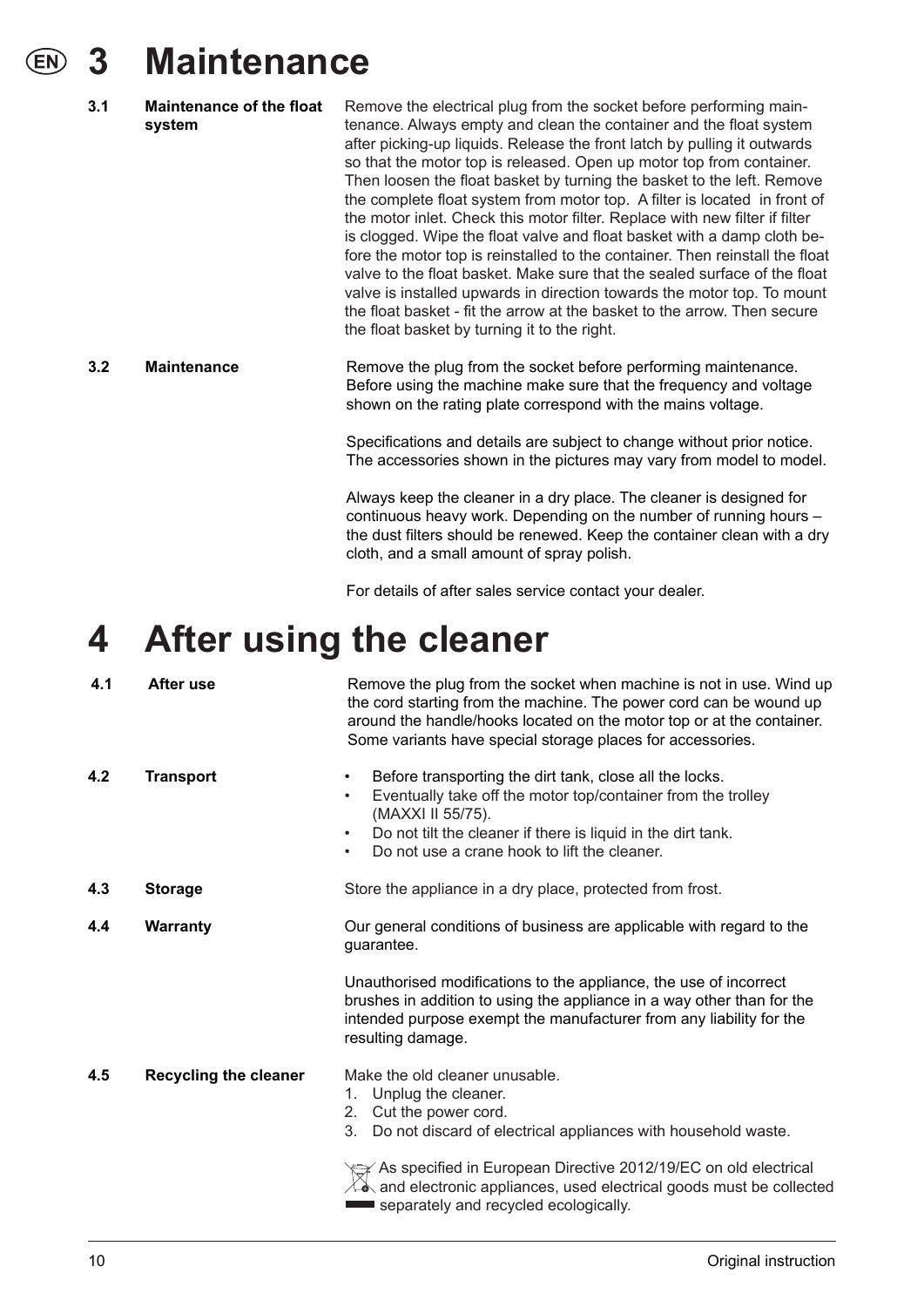**Only applicable to UK. Please read these essential instructions** 

This vacuum cleaner is designed, developed and rigorously tested to function efficiently and safely when properly maintained and used in accordance with the following instructions. These instructions have been prepared with safety and efficiency paramount.

The machine operator must be trained by a suitably qualified instructor and must understand these instructions for use, and be made aware of any relevant regulations and legislation in force at the time of use.

# **CAUTION**

This machine is not suitable for use in explosive or inflammable atmospheres or where such atmospheres are likely to be produced by the presence of volatile liquid or inflammable gas or vapour.

In no circumstances should the power supply cord be wrapped around fingers or any part of the operators person. The electrical supply plug must not be subjected to undue stress by pulling on the power supply cord.

Your MACHINE must only be connected to an electrical supply of the same voltage and frequency as indicated on the rating plate. Ensure that the plug fitted to the end of the power supply cord is suitable for your supply socket, if not refer to the information contained in 'Electrical Connections', or consult a qualified electrician. The electrical installation from which the supply is drawn must be maintained to current Institute of Electrical Engineers wiring regulations.

Regular servicing and inspection of your machine must be carried out by suitably qualified personnel in accordance with relevant legislation and regulations. In particular, electrical tests for earth continuity, insulation resistance, and condition of the flexible cord should be checked frequently.

In the event of any defect, the machine MUST be withdrawn from service, completely checked and repaired by an authorized service technician.



# **CAUTION**

**DOUBLE-INSULATED MACHINES - IMPORTANT:**

This 240 volt 50 Hz. machine are fitted with a 13 amp. 3 pin moulded plug. The plug is fitted with a 13 amp. detachable fuse. The correct replacement for the fuse is identified by marking or colour coding. Only fuses that are ASTA approved to BS 1362 should be fitted. Never use the plug without the fuse cover fitted. Replacement fuse covers are available at any electrical retail outlet.

If the available socket outlet is not suitable for the plug supplied, the plug must be cut off and an appropriate plug fitted. The plug thus cut off MUST BE DESTROYED for safety reasons before being disposed of. Machines built for other voltages and frequencies are not normally supplied with a fitted plug.

If it is necessary to fit a plug, the wires in this power supply cord are coloured in accordance with the following code:

**Only applicable to UK. Regular servicing and inspection** 

**Only applicable to UK. Electrical connections**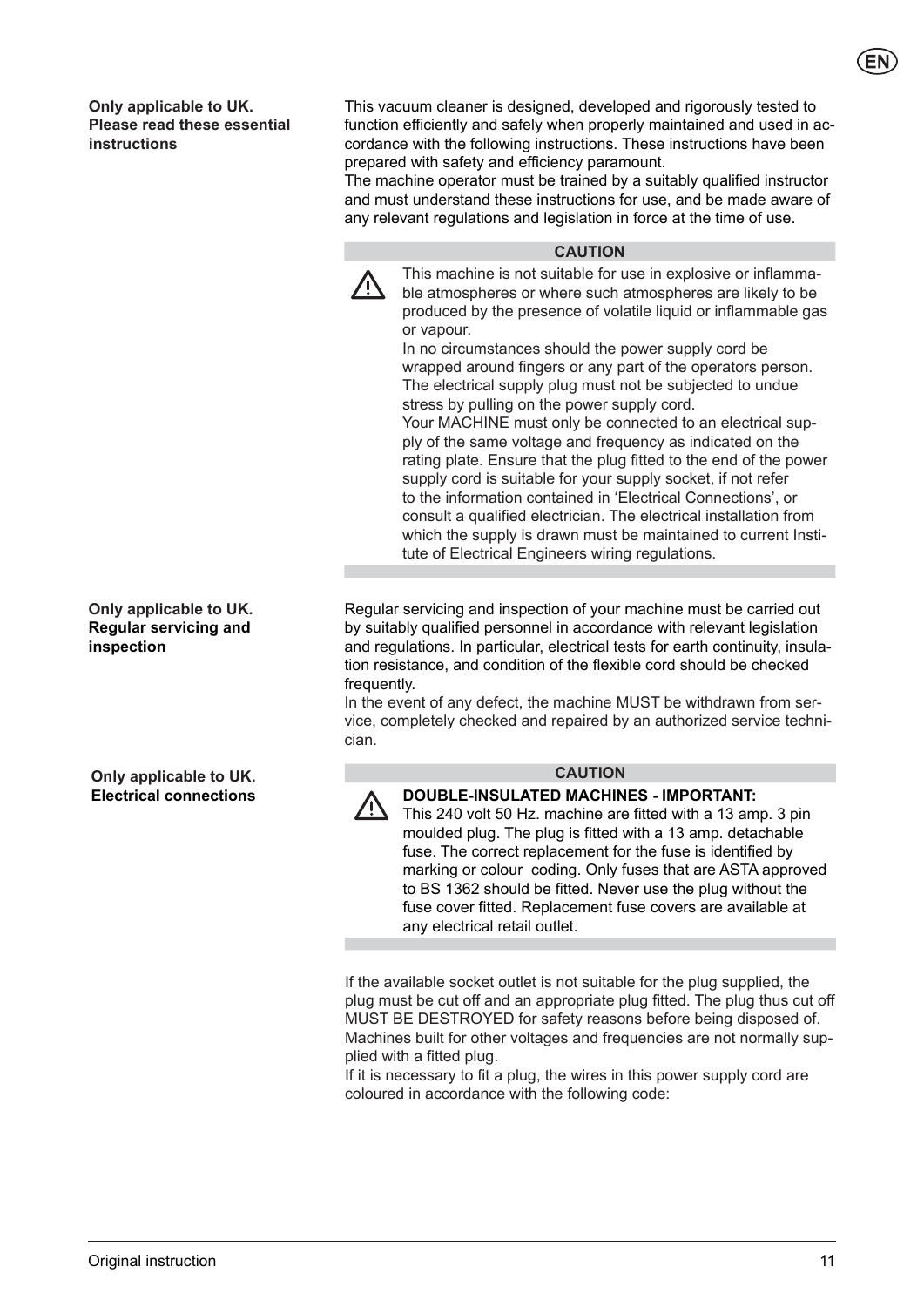

# **Only applicable to UK. Blue-neutral brown-live**



# TO CONNECT THE NEW PLUG:

If using a three-pin plug, do not make any connection to the the terminal in the plug which is marked with the letter 'E' or by the safety earth symbol or coloured green or green & yellow. This machine is doubleinsulated and no earth connection is necessary.

The blue wire must be connected to the terminal in the plug which is marked with the letter 'N' or is coloured black or blue.

The brown wire which must be connected to the terminal in the plug which is marked with the letter 'L' or is coloured red or brown. If the plug to be fitted does not conform to the above notation then consult a qualified electrician.

# **EU Declaration of Conformity**

We, Nilfisk A/S Kornmarksvej 1 DK-2605 Broendby DENMARK

Hereby declare that the Product: VAC - Commercial - Wet/Dry Description: 220-240V, 50-60 Hz, IP24 Type: MAXXI II

Are in compliance with the following standards: EN 60335-1:2012+A11:2014 EN 60335-2-69:2012 EN 55014-1:2006+A1:2009+A2:2011 EN 55014-2:1997+A1:2001+A2:2008 EN 61000-3-2:2006+A1:2009+A2:2009 EN 61000-3-3:2008 EN 50581:2012

Following the provisions of: Machinery Directive 2006/42/EC EMC Directive 2004/108/EC until 19-4-2016; from 20-4-2016: EMC Directive 2014/30/EC RoHS Directive 2011/65/EC

Hadsund, 10-03-2016

Anton Sørensen Senior Vice President, Global R&D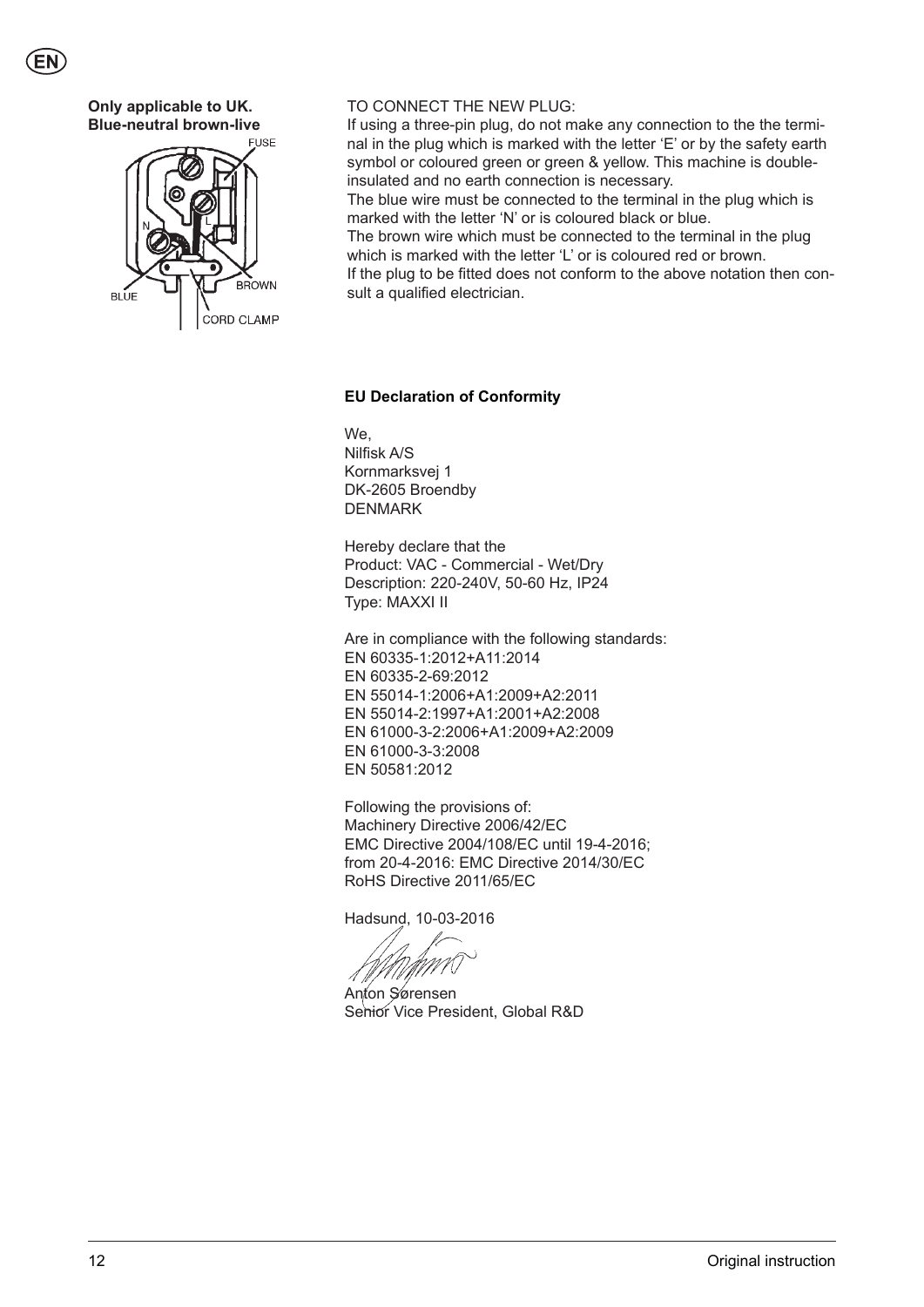|                                      |                  |                                                | MAXXI II 35   MAXXI II 55/75   MAXXI II 55/75  <br>1 motor | 2 motor       |              | MAXXI II 35 MAXXI II 55/75 MAXXI II 55/75<br>1 motor | 2 motor       | MAXXI II 35    | MAXXI II 55/75<br>1 motor |
|--------------------------------------|------------------|------------------------------------------------|------------------------------------------------------------|---------------|--------------|------------------------------------------------------|---------------|----------------|---------------------------|
| Possible voltage, V                  |                  | 220-240V                                       | 220-240V                                                   | 220-240V      | 120V         | 120V                                                 | 120V          | 100V           | 100V                      |
| Power Piec                           | $\geqslant$      | 1250                                           | 1250                                                       | 2400          | 1100         | 1100                                                 | 2000          | 1250           | 1200                      |
| Protection grade<br>(moist, dust)    |                  | <b>IP24</b>                                    | <b>IP24</b>                                                | <b>IP24</b>   | IP24         | <b>IP24</b>                                          | IP24          | <b>IP24</b>    | <b>IP24</b>               |
| Protection class<br>(electrical)     |                  | $\equiv$                                       | $\equiv$                                                   | $\equiv$      | $\equiv$     | $\equiv$                                             | $\equiv$      | $\equiv$       | $\equiv$                  |
| Airflow                              | litres/sec       | $\frac{8}{3}$                                  | $\frac{8}{4}$                                              | 72            | 45           | $\overline{4}$                                       | 64            | $\frac{8}{4}$  | 42                        |
| Vacuum                               | kPa              | 20                                             | 20                                                         | 21            | 20           | $\frac{8}{1}$                                        | $\frac{6}{1}$ | $\overline{0}$ | $\frac{8}{1}$             |
| Suction power                        | $\geq$           | 250                                            | 250                                                        | 390           | 220          | 170                                                  | 340           | 250            | 200                       |
| Sound pressure IEC 704               | dB(A)+/-2        | $\overline{8}$                                 | 82                                                         | 84            | δ            | 82                                                   | 84            | $\overline{8}$ | 82                        |
| Sound pressure BS 5415               | $dB(A)+/2$       | 8                                              | 64                                                         | 66            | 82           | 64                                                   | 89            | 62             | 64                        |
| Vibration ISO 5349                   | m/s <sup>2</sup> | $1.5 + 1 - 1$                                  | $1,5 +/- 1$                                                | $1,5 + 1 - 1$ | $1,5 +1 - 1$ | $1,5 +1 - 1$                                         | $1,5 + 1 - 1$ | $1.5 + 1 - 1$  | $1.5 + 1 - 1$             |
| Tank capasity                        | litres           | 35                                             | 55/75                                                      | 55/75         | 35           | 55/75                                                | 55/75         | 35             | 55/75                     |
| Weight                               | kg               | 12,5                                           | 24,5/27                                                    | 25,5/28       | 12,5         | 24,5/27                                              | 25,5/28       | 12,5           | 24,5/27                   |
| and also had<br>-- 12 - 12 - 11 - 11 |                  | والمستحدث والمستحدث والمتعارف والمتناسب ومنتفس | والمستحدث والمتناسب المناسب<br>$\frac{1}{2}$               |               |              |                                                      |               |                |                           |

# Specifications and details are subject to change without prior notice. Specifications and details are subject to change without prior notice.

# **Specifications**